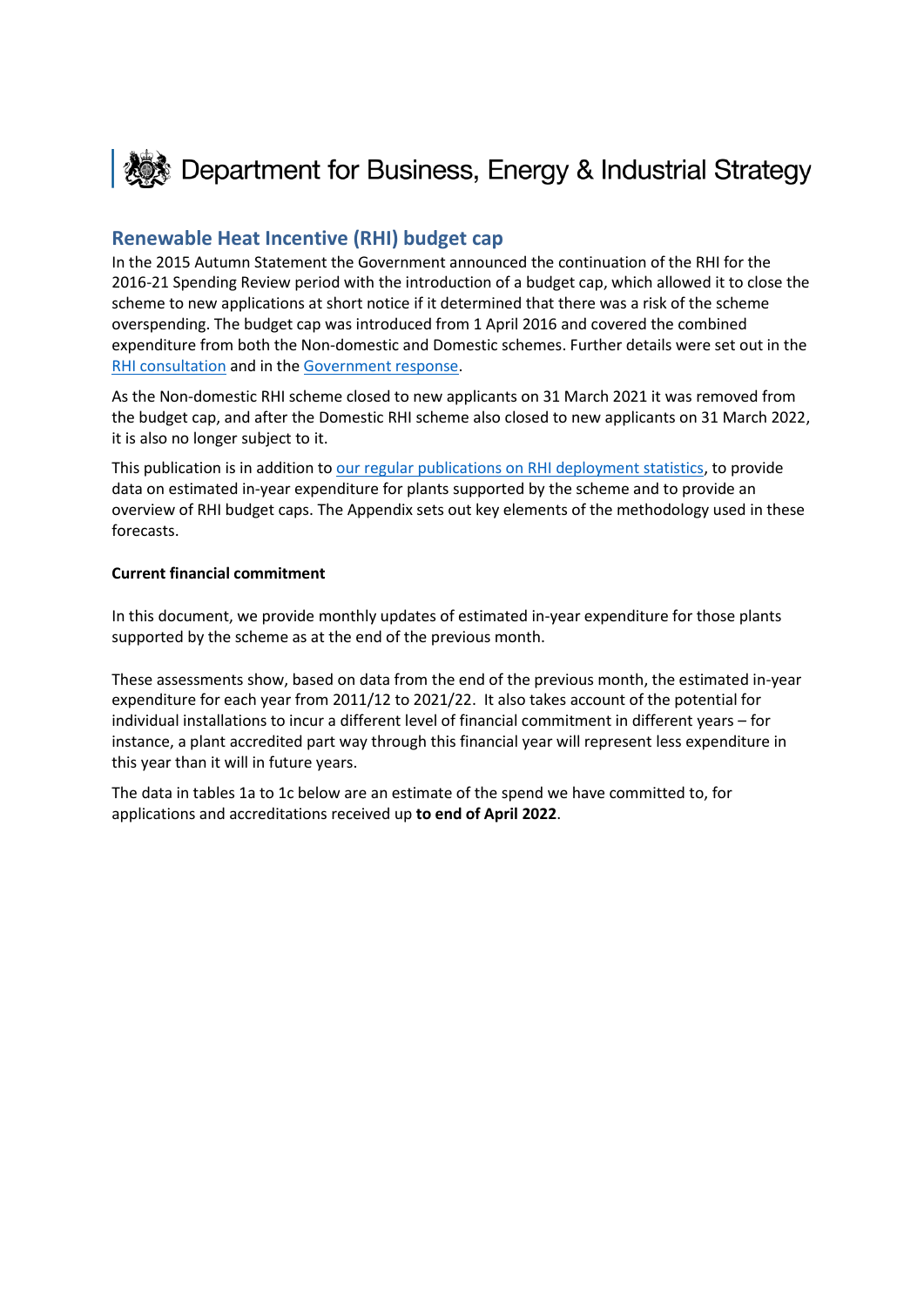|                                            | 11/12     | 12/13     | 13/14     | 14/15 | 15/16 |
|--------------------------------------------|-----------|-----------|-----------|-------|-------|
| <b>Current estimate of committed spend</b> | £1m       | £16m      | £53m      | £168m | £366m |
| Non-domestic                               | f1m       | f16m      | £53m      | f145m | £289m |
| <b>Domestic</b>                            | <b>NA</b> | <b>NA</b> | <b>NA</b> | f23m  | f77m  |
| Cumulative committed spend                 | f1m       | f17m      | f70m      | £239m | £604m |

**Table 1a: Total RHI committed spend, 2011/12 to 2015/16 (prior to the introduction of budget caps)**

Figures may not sum due to rounding

#### **Table 1b: Total RHI committed spend and budget cap, 2016/17 to 2020/21**

|                                               | 16/17   | 17/18   | 18/19   | 19/20   | 20/21   |
|-----------------------------------------------|---------|---------|---------|---------|---------|
| <b>Budget cap</b>                             | £640m   | £780m   | £900m   | £1010m  | £1150m  |
| <b>Current estimate of committed</b><br>spend | £522m   | £686m   | £766m   | £846m   | £917m   |
| <b>Non-domestic</b>                           | £431m   | £580m   | £648m   | £713m   | £769m   |
| <b>Domestic</b>                               | £91m    | £105m   | £118m   | £133m   | £148m   |
| <b>Cumulative committed spend</b>             | £1.126m | £1.812m | £2.578m | £3.423m | £4,340m |

For 2021/22 there was only a budget cap for the domestic RHI, as the non-domestic RHI closed to new applicants on the 31 March 2021. The domestic RHI budget cap for 2021/22 was **£155m**. The table below (1c) gives the current estimated committed spend for domestic as well as non-domestic RHI.

#### **Table 1c: Total RHI committed spend 2021/22**

|                                            | 21/22   |
|--------------------------------------------|---------|
| <b>Current estimate of committed spend</b> | £992m   |
| <b>Non-domestic</b>                        | £849m   |
| <b>Domestic</b>                            | £143m   |
| <b>Cumulative committed spend</b>          | £5,332m |

From 2022/23 onwards budget caps are not required as both RHI schemes have closed to new applicants. The table below (1d) gives the current estimated committed spend for domestic and nondomestic RHI.

| Table 1d: Total RHI committed spend 2022/23 |         |  |  |
|---------------------------------------------|---------|--|--|
|                                             | 22/23   |  |  |
| <b>Current estimate of committed spend</b>  | £1,082m |  |  |
| <b>Non-domestic</b>                         | £970m   |  |  |
| <b>Domestic</b>                             | f112m   |  |  |
| <b>Cumulative committed spend</b>           | £6,414m |  |  |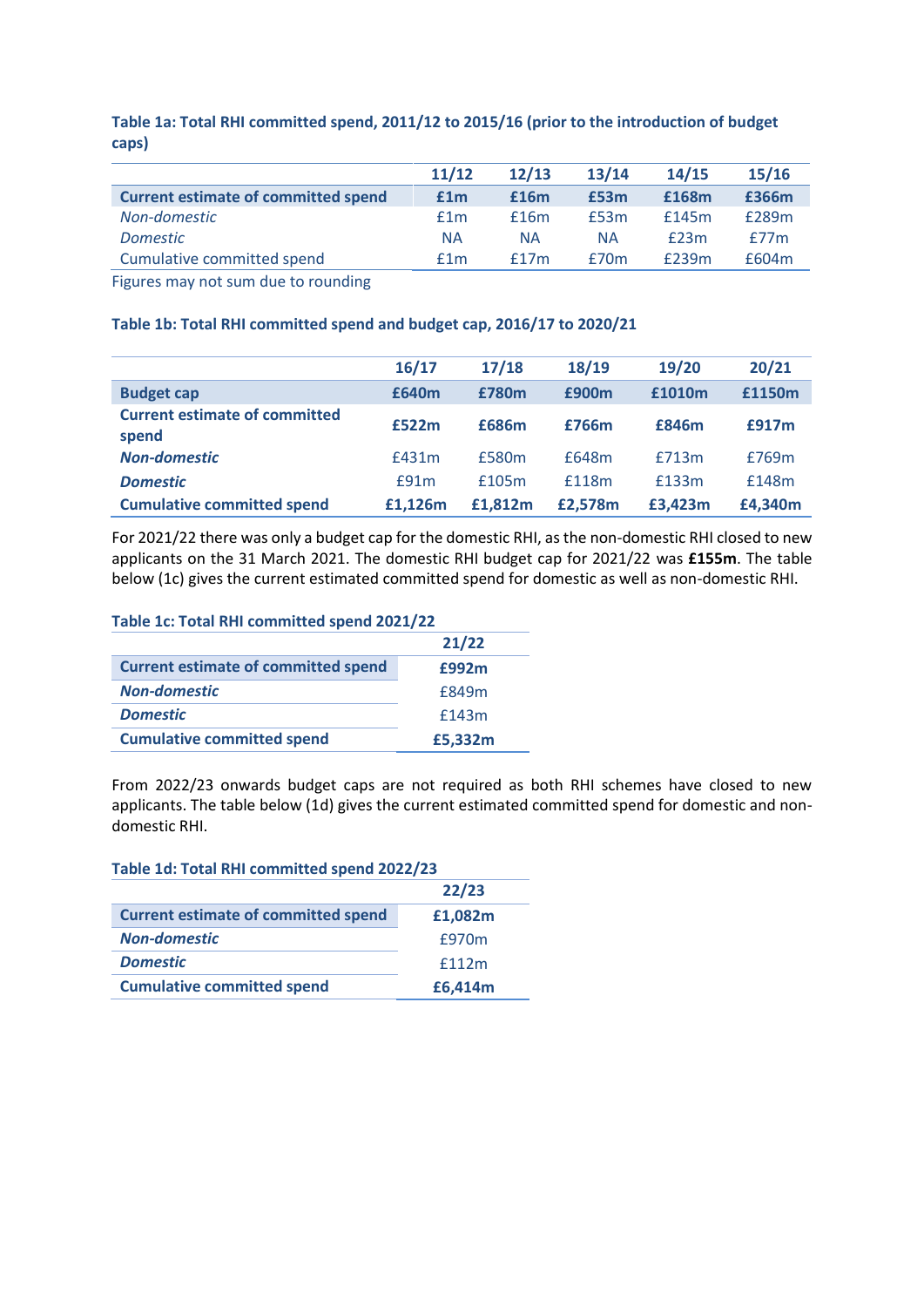#### **Previous estimates of committed spend.**

The table below provides a summary of the previous monthly estimates for the last year using the current methodology to show how the estimates of committed spend are changing over time.

Variations in estimated spend from the previous months' publications can be due to a variety of factors. There may be revisions to load factor estimates based on new information being received. There may also be applications which have become inactive so would no longer be counted towards the committed spend, or delays to the expected commissioning dates of Tariff Guarantee applications. Additionally, large individual plants can have significant impacts on the spend for current year estimates if, for example, a quarterly meter reading is much higher or lower than expected.

|                               | Table 2: Total RHI committed spend, monthly updates, for the last 12 months |       |       |       |       |         |         |
|-------------------------------|-----------------------------------------------------------------------------|-------|-------|-------|-------|---------|---------|
| <b>Estimates of committed</b> | 16/17                                                                       | 17/18 | 18/19 | 19/20 | 20/21 | 21/22   | 22/23   |
| spend                         |                                                                             |       |       |       |       |         |         |
| Data to end of Apr 2022       | £522m                                                                       | £686m | £766m | £845m | £917m | £992m   | £1,082m |
| Data to end of Mar 2022       | £522m                                                                       | £686m | £766m | £846m | £917m | £991m   |         |
| Data to end of Feb 2022       | £522m                                                                       | £686m | £766m | £846m | £917m | £992m   |         |
| Data to end of Jan 2022       | £522m                                                                       | £686m | £766m | £846m | £917m | £998m   |         |
| Data to end of Dec 2021       | £522m                                                                       | £686m | £766m | £846m | £917m | £1,000m |         |
| Data to end of Nov 2021       | £522m                                                                       | £686m | £766m | £846m | £919m | £1,005m |         |
| Data to end of Oct 2021       | £522m                                                                       | £686m | £767m | £846m | £922m | £1,010m |         |
| Data to end of Sep 2021       | £522m                                                                       | £686m | £767m | £847m | £923m | £1,009m |         |
| Data to end of Aug 2021       | £522m                                                                       | £687m | £768m | £853m | £930m | £1,014m |         |
| Data to end of Jul 2021       | £523m                                                                       | £688m | £769m | £853m | £931m | £1,018m |         |
| Data to end of Jun 2021       | £523m                                                                       | £688m | £774m | £859m | £940m | £1,029m |         |
| Data to end of May 2021       | £523m                                                                       | £688m | £774m | £860m | £945m | £1,038m |         |

**Table 2: Total RHI committed spend, monthly updates, for the last 12 months**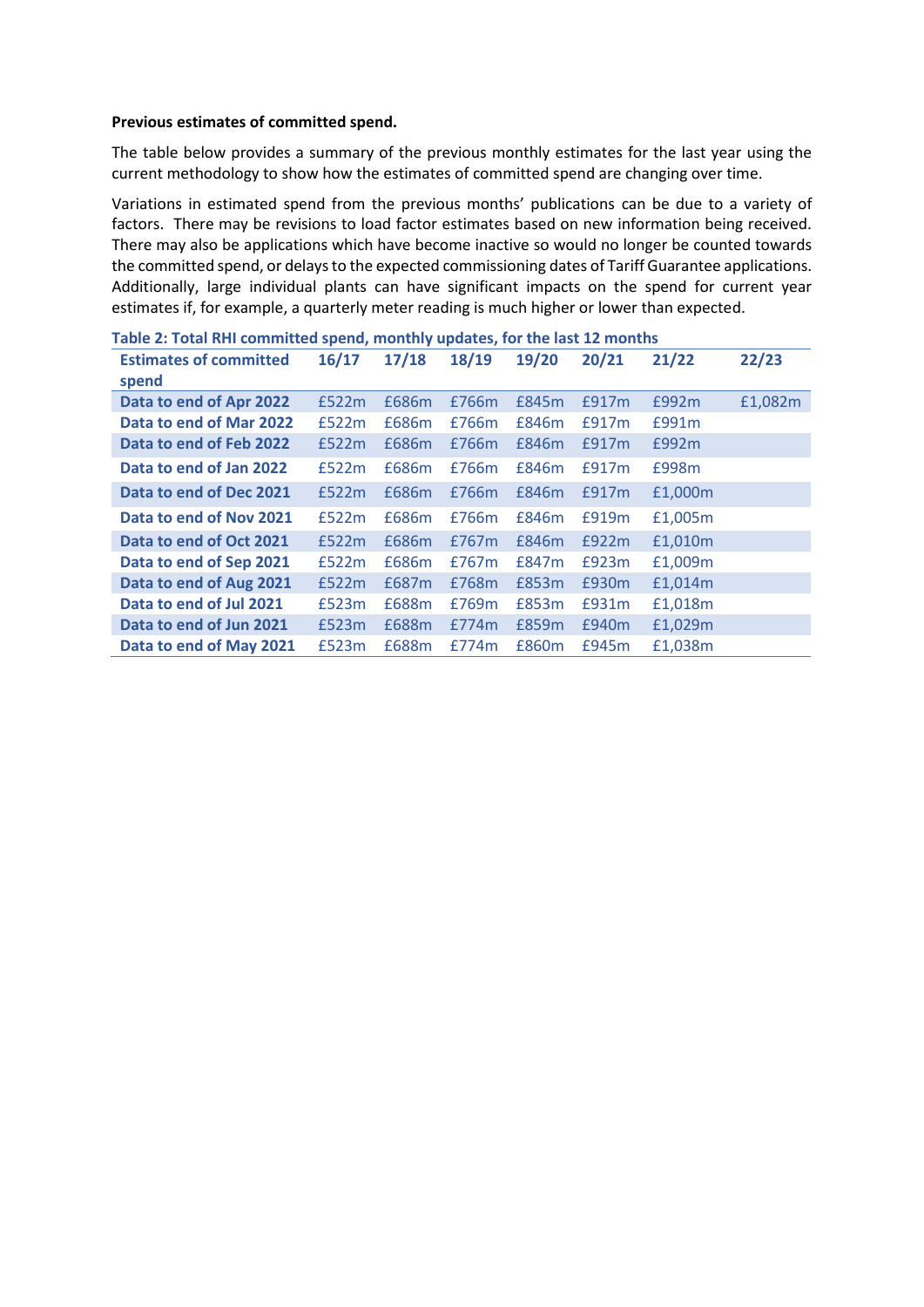# **Tariff Guarantees, and Non-Tariff Guarantee Extension and Modified Capacity Applications**

#### **Budget allocations and inflation estimates**

#### *Tariff Guarantees*

A Tariff Guarantee provides investment certainty to larger projects which are crucial to delivering the Net Zero target. In accordance with regulation 35(14) of the RHI scheme Regulations 2018, BEIS is required to publish the budget allocation for Tariff Guarantees (TG) and estimates of inflation for future financial years. These figures can be found in tables 3a and 3b.

Please note that the Tariff Guarantees budget allocation for 2021/22 and 2022/23:

- will not include applications made before 20th July 2020.
- is technology specific as set out in the Notice on Changes to RHI Support and COVID-19 [Response.](https://www.gov.uk/government/publications/changes-to-the-renewable-heat-incentive-rhi-schemes)

#### *COVID-19 Extension*

In November 2020, the Government announced that it would provide an extension for non-TG eligible projects impacted by COVID-19 related delays that had invested resource into project development prior to 17 August 2020 (the date of the Notice that initially announced these proposals). In accordance with regulation 3C(1) and 3C(2) of the RHI scheme Regulations 2021, BEIS is required to publish the budget allocation for this mechanism, covering extension applications for the 2022/23 financial year. These figures are in table 3c.

#### *Shared Ground Loop Modified Capacity*

In accordance with regulation 52B(2) of the RHI scheme Regulations 2021, BEIS has determined and published a budget allocation, an estimate of inflation and load factors for shared ground loop modification of installation capacity for 2021/22 and 2022/23.

Further, as announced on 23 February 2022, the Government will introduce 2022/23 budgets for modification of shared ground loop capacity on a sectoral basis, with one budget for 'domestic' applications and one for 'other' applications. In addition, the 2022/23 budget allocation is set based on the expected total value of the additional capacity from modifications. The 2021/22 budget allocation of £15m covered all applications and covered the total expected expenditure on overall post-modification capacity of installations, including the capacity before increase.

Shared Ground Loop Modified Capacity budget cap figures can be found in Tables 3d and 3e.

Depending on the latest deployment data and forecasts, the Tariff Guarantee, the Non-Tariff Guarantee Extension budget and Shared Ground Loop Modified Capacity allocations for any current or future financial year may be reviewed and increased.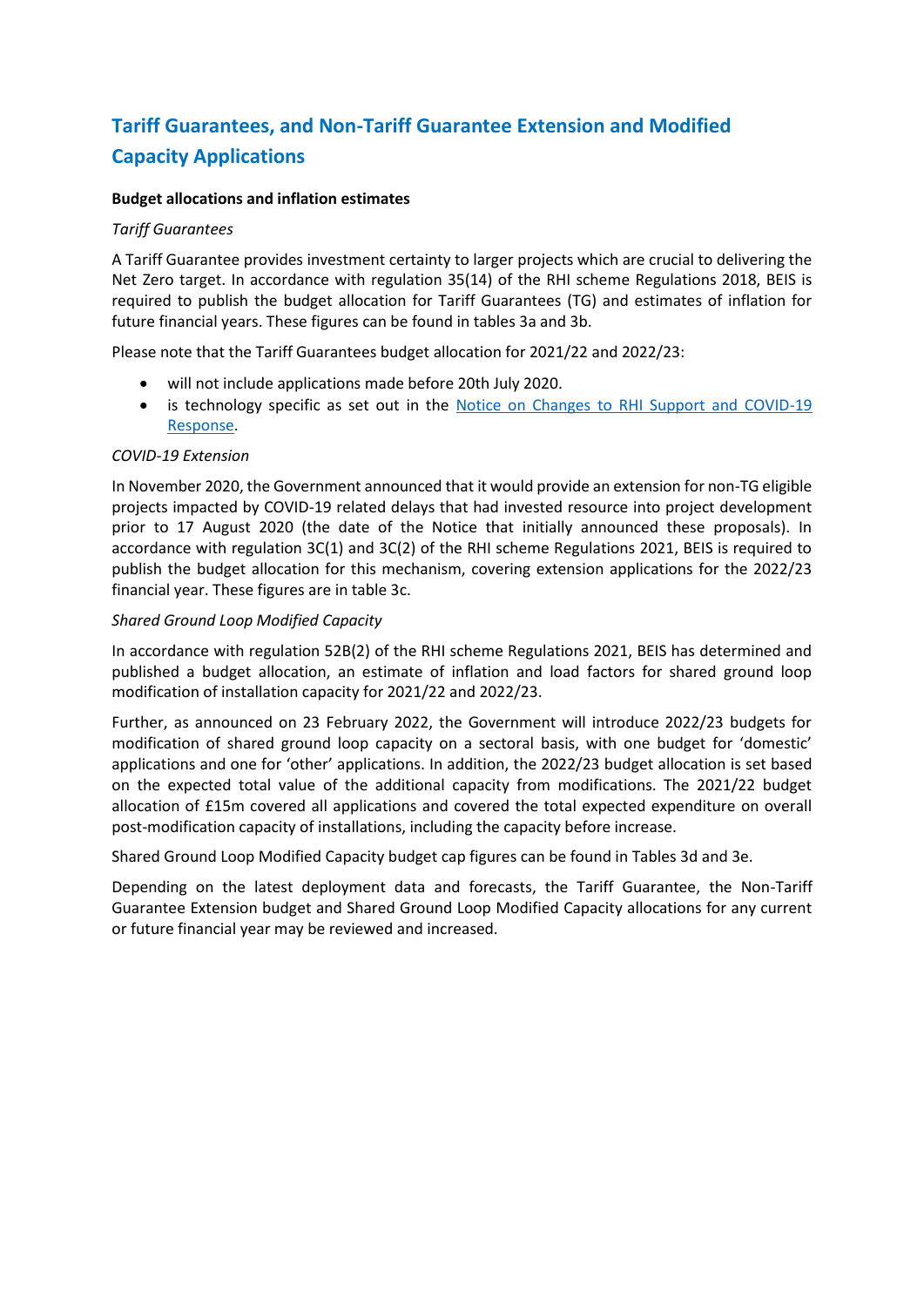## **Table 3a: Tariff Guarantee budget allocation – 2020/21 (for all applications)**

|                          | 2020/21 |
|--------------------------|---------|
| <b>Budget allocation</b> | £150m   |

#### **Table 3b: Tariff Guarantee budget allocation (for applications made from 20th July 2020)<sup>3</sup>**

| <b>Financial</b><br>Year | <b>Bio-methane</b> | <b>Ground or Water</b><br><b>Source Heat Pumps</b><br>(updated<br>01/02/2021 | <b>Other Tariff</b><br><b>Guarantee</b><br>supported<br>tech |
|--------------------------|--------------------|------------------------------------------------------------------------------|--------------------------------------------------------------|
| 2021/22                  | £5m                | f17m                                                                         | £7m                                                          |
| 2022/23                  | f12m               | £28m                                                                         | f9m                                                          |

#### **Table 3c: Non-Tariff Guarantee Extension Applications budget allocations**

| <b>Financial</b><br>Year | <b>Biomass</b><br>(21M <sub>Wth</sub> )<br>(updated<br>5/5/21 | <b>GSHPs</b><br>$( < 100kWh)$ | All other non-<br><b>TG eligible</b><br>technologies<br>(updated<br>1/3/22 | <b>Total</b> |
|--------------------------|---------------------------------------------------------------|-------------------------------|----------------------------------------------------------------------------|--------------|
| 2022/23                  | £4.9                                                          | £3.6m                         | f1.3m                                                                      | £9.8m        |

#### **Table 3d: Shared Ground Loop Modified Capacity budget allocation 2021/22**

| <b>Financial</b> | <b>Total</b> |  |
|------------------|--------------|--|
| Year             |              |  |
| 2021/22          | £15m         |  |

### **Table 3e: Shared Ground Loop Modified Capacity budget allocation 2022/23**

| <b>Financial</b><br>Year | <b>Domestic</b> | <b>Other</b> | <b>Total</b> |
|--------------------------|-----------------|--------------|--------------|
| 2022/23                  | £4m             | f1m          | £5m          |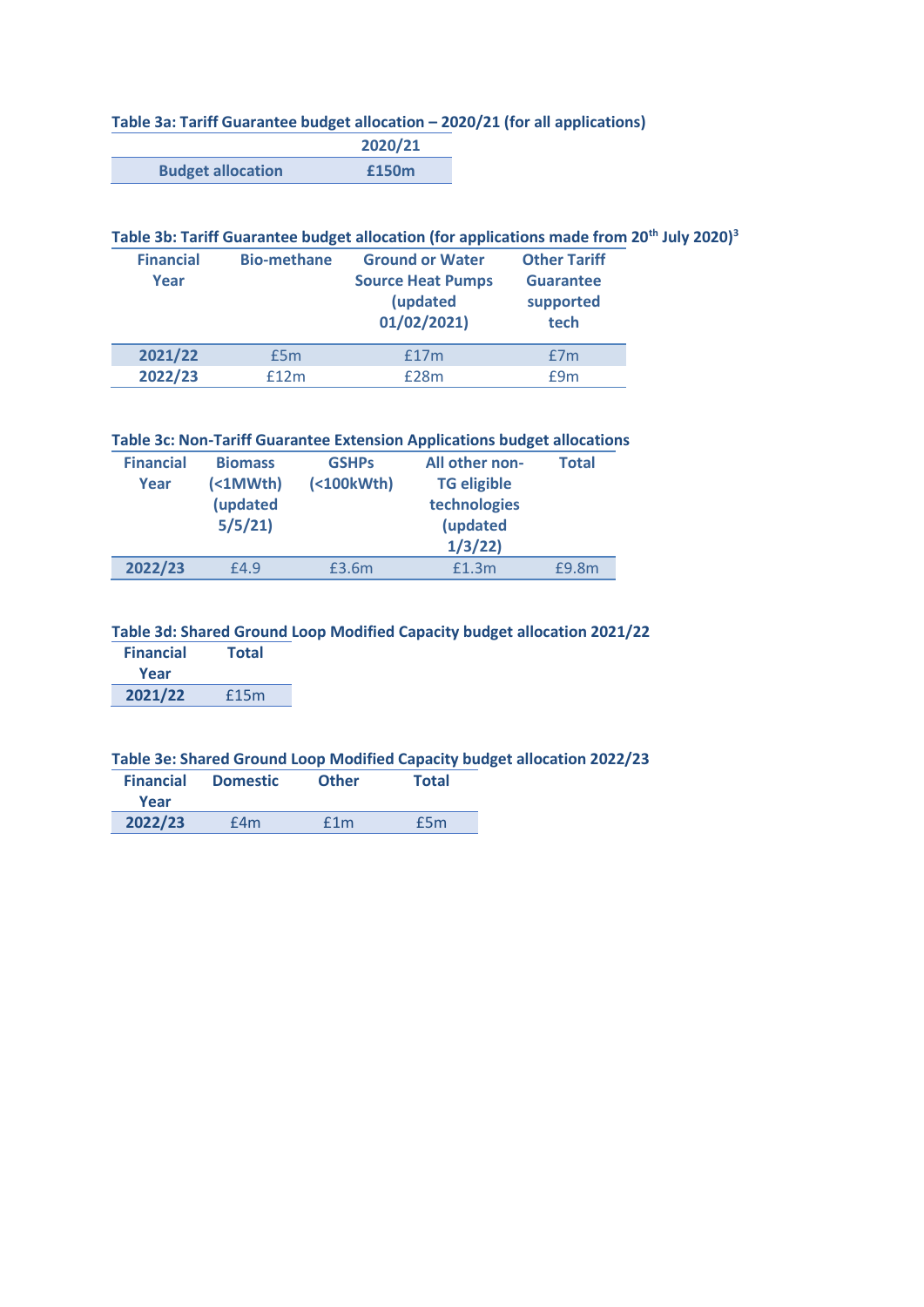#### **Inflation Estimates**

Inflation estimates in table 3f are used to calculate the affordability of Tariff Guarantee applications made from 20<sup>th</sup> July 2020. From 1<sup>st</sup> March 2021 the inflation rates used from 8<sup>th</sup> Feb 2021 are also used to calculate the affordability of Non-Tariff Guarantee Extension Applications. Inflation estimates are updated when the OBR or the ONS publish new figures. Earlier inflation rates have been retained in the table for reference.

**Table 3f: Inflation estimates used to determine Tariff Guarantee, Non-Tariff Guarantee Extension and Modified Capacity Applications affordability – 2021/22 and 2022/23 (for Tariff Guarantees applications made from 20th July 2020, Extension applications from 1st March 2021 and Modified Capacity applications from 1 April 2021).** 

| <b>Financial</b><br>Year | <b>Estimate of</b><br><b>CPI inflation</b><br>used until<br>15/12/20 <sup>1</sup> | <b>Estimate of CPI</b><br>inflation used<br>15/12/20 to<br>$7/2/21^2$ | <b>Estimate of CPI inflation used</b><br>from $8/2/21^3$ |
|--------------------------|-----------------------------------------------------------------------------------|-----------------------------------------------------------------------|----------------------------------------------------------|
| 2021/22                  | 1.4%                                                                              | 0.5%                                                                  | 0.6%                                                     |
| 2022/23                  | 2.0%                                                                              | 1.4%                                                                  | 1.4%                                                     |

 $^1$  Tariff Guarantee applications made between 20<sup>th</sup> July 2020, when the third allocation of Tariff Guarantees started, but before 15<sup>th</sup> Dec 2020 used inflation rates from the OBR forecast made in March 2020 [https://obr.uk/efo/economic-and-fiscal-outlook-march-2020/.](https://obr.uk/efo/economic-and-fiscal-outlook-march-2020/)

 $^2$  The inflation estimates were updated by BEIS for the Budget Cap published in December 2020, using the OBR CPI inflation forecast for 2020Q4 (for 2021/22) and 2021Q4 (for 2022/23). The OBR published these updated forecasts in late November 2020. This is the nearest available estimate to the December inflation rate (published by ONS in January) which is used by Ofgem to uprate the tariffs. These inflation figures were used on Tariff Guarantees applications made from the 15<sup>th</sup> December 2020 until 7<sup>th</sup> February 2021. [https://obr.uk/download/november-2020-economic-and-fiscal-outlook-supplementary-economy-tables/.](https://eur02.safelinks.protection.outlook.com/?url=https%3A%2F%2Fobr.uk%2Fdownload%2Fnovember-2020-economic-and-fiscal-outlook-supplementary-economy-tables%2F&data=04%7C01%7CAnna.Carlsson%40beis.gov.uk%7Cc9c76a8c27c046cbf3d308d89c3e2f17%7Ccbac700502c143ebb497e6492d1b2dd8%7C0%7C0%7C637431138176184113%7CUnknown%7CTWFpbGZsb3d8eyJWIjoiMC4wLjAwMDAiLCJQIjoiV2luMzIiLCJBTiI6Ik1haWwiLCJXVCI6Mn0%3D%7C1000&sdata=qjHpgZ72jS8aqlQXsebWC3FL0kQSRRlLCBPJTQbKijc%3D&reserved=0)

<sup>&</sup>lt;sup>3</sup> In January 2021, ONS published the December inflation rate, which were later used by Ofgem to uprate the tariffs for 2021/22. The OBR estimate for 2021 Q4 from November 2020 remain in use for 2022/23 (see footnote above). The new CPI rate of 0.6% was used from 8/2/21 (Consumer price inflation time series (MM23)[, https://www.ons.gov.uk/economy/inflationandpriceindices/timeseries/d7g7/mm23](https://www.ons.gov.uk/economy/inflationandpriceindices/timeseries/d7g7/mm23)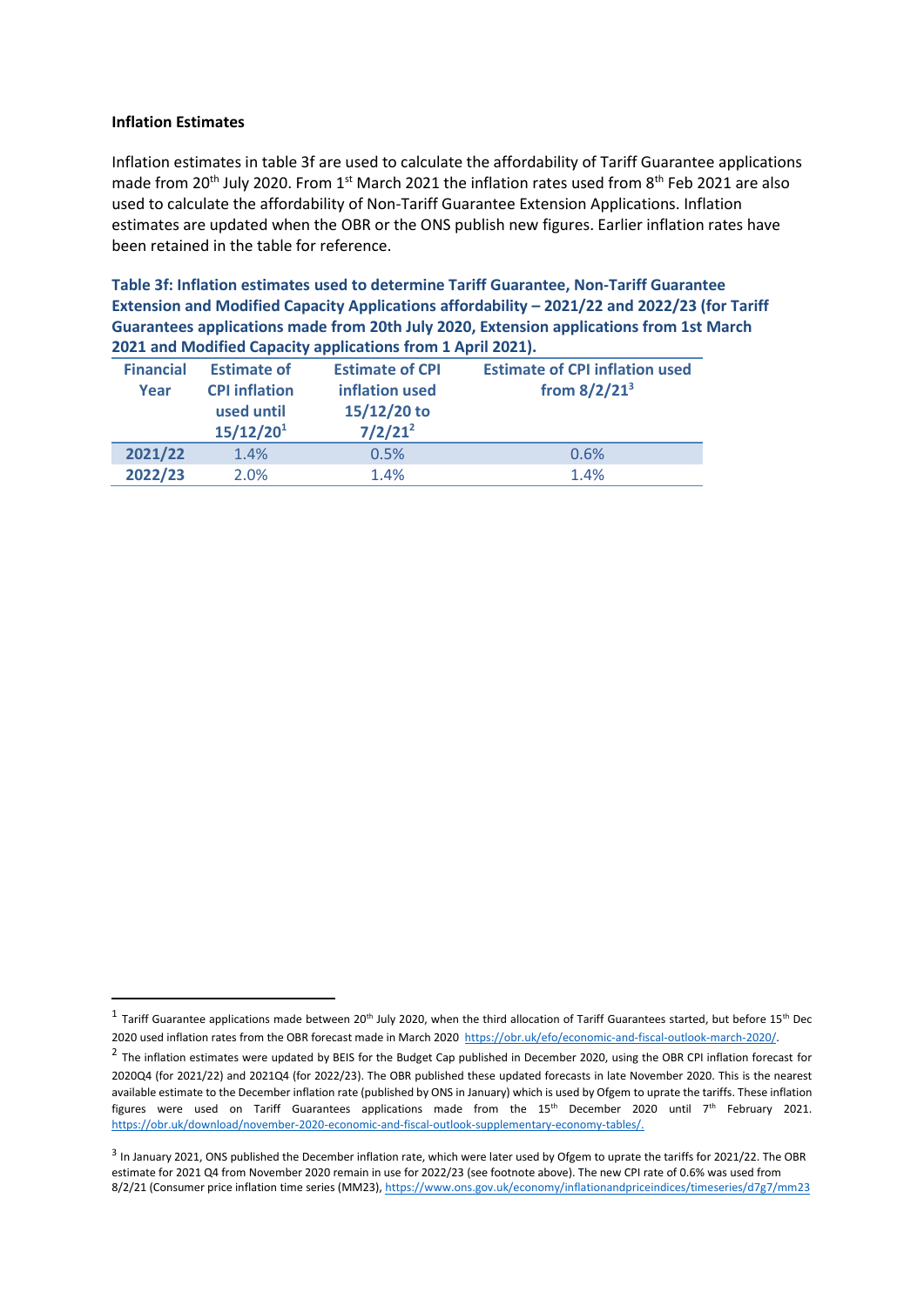#### **Load factors**

BEIS must also publish load factors applicable for each relevant Tariff Guarantee technology and quarterly biomethane production factors. These can be found in Tables 4 and 5 and can be updated in any month depending on the latest information available to BEIS. These tables were updated using May 2020 data. The new load factors were used by Ofgem from 20<sup>th</sup> July 2020, when the third allocation of Tariff Guarantees started.

| TWAIGHT TO THE EVAN TACCOLD TO AC ADON TO COMMUNIC MANAGET COMMUNICATION TO TAMIN' QUARANTECCO |                                   |
|------------------------------------------------------------------------------------------------|-----------------------------------|
| <b>Technology</b>                                                                              | <b>Load Factor/Injection Rate</b> |
| Solid biomass (1MW+)                                                                           | 27.35%                            |
| Deep geothermal (all capacities)                                                               | 45.00%                            |
| Biogas $(600kW+)$                                                                              | 24.44%                            |
| Ground and water source heat pump (100kW+)                                                     | 15.71%                            |
| <b>Biomass CHP</b> (all capacities)                                                            | 44.02%                            |

#### **Table 4: Heat Load Factors to be used to estimate budget commitments to Tariff Guarantees**

#### **Table 5: Biomethane production factors to be used to estimate budget commitments to Tariff Guarantees**

| Quarter<br>following<br>registration | Q1  | Q <sub>2</sub> | Q <sub>3</sub> | Q <sub>4</sub> | Q <sub>5</sub> | Q <sub>6</sub> | 07  | <b>O8</b> | Ο9  | $O10+$ |
|--------------------------------------|-----|----------------|----------------|----------------|----------------|----------------|-----|-----------|-----|--------|
| <b>Production</b><br>factor          | 30% | 51%            | 56%            | 59%            | 62%            | 65%            | 68% | 72%       | 75% | 78%    |

BEIS must also publish load factors applicable for each relevant technology applying as Non-Tariff Guarantee Extension and Modified Capacity Applications. These can be found in Table 6. These load factors were calculated using January 2021 data.

#### **Table 6: Heat Load Factors to be used to estimate budget commitments to Non-Tariff Guarantee Extension and Modified Capacity Applications**

| <b>Technology</b>                     | <b>Load Factor/Injection Rate</b> |  |  |  |  |
|---------------------------------------|-----------------------------------|--|--|--|--|
| <b>Air Source Heat Pump (ASHP)</b>    | 18.40%                            |  |  |  |  |
| <b>Biogas</b>                         | 43.90%                            |  |  |  |  |
| <b>Ground Source Heat Pump (GSHP)</b> | 18.20%                            |  |  |  |  |
| <b>Medium Solid Biomass Boiler</b>    | 20.20%                            |  |  |  |  |
| <b>Small Solar Thermal</b>            | 4.50%                             |  |  |  |  |
| <b>Small Solid Biomass Boiler</b>     | 15.00%                            |  |  |  |  |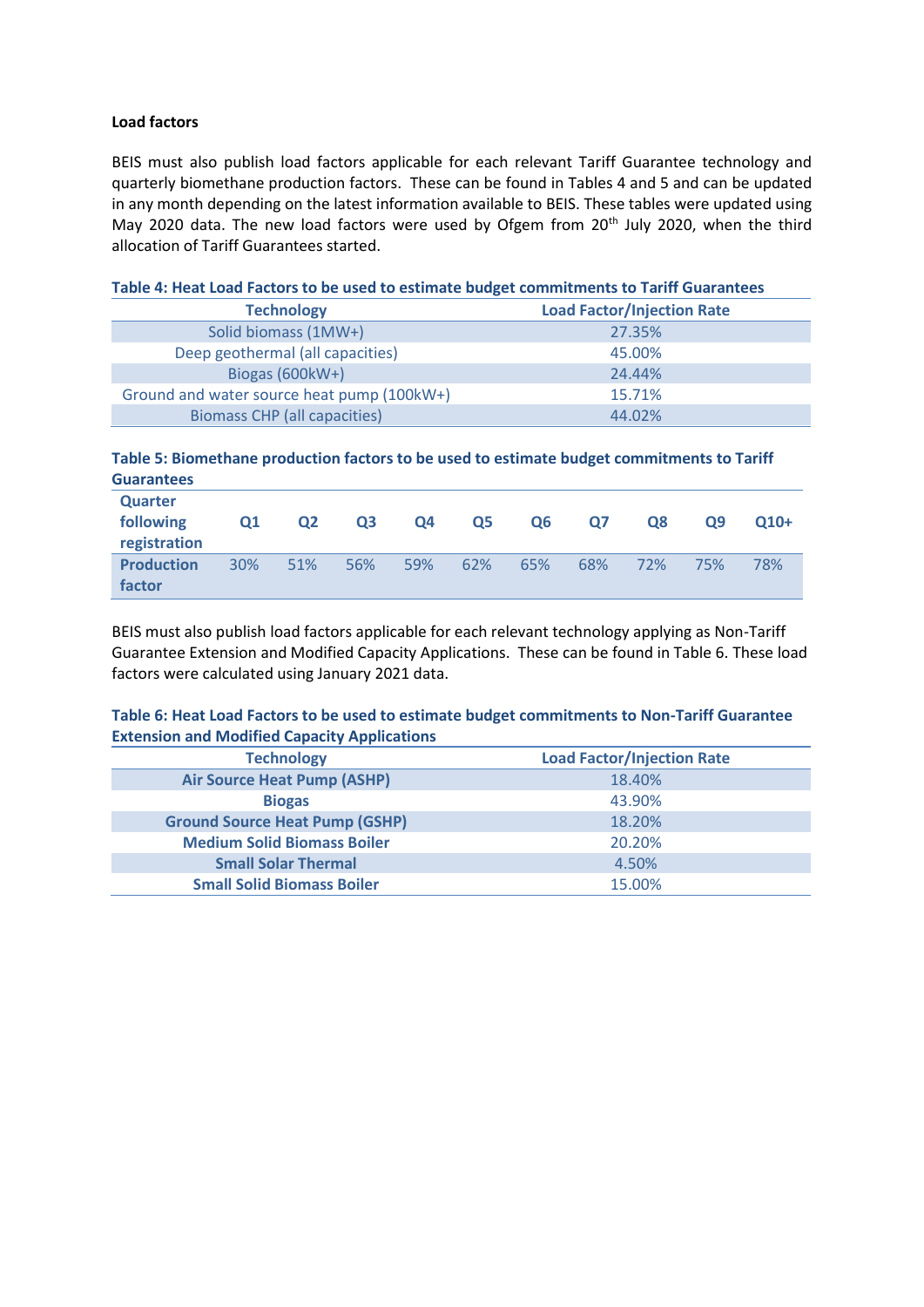## **Methodology appendix**

#### **Differences from degression publication**

Tariff rates for both Domestic and Non-Domestic Renewable Heat Incentive schemes were, until closure to new applicants, subject to degression mechanisms which automatically reduced tariffs if expenditure forecasts met pre-set thresholds. Regulations required that BEIS published the forecasts of expenditure used in assessing whether a degression would be triggered, which it has done on the [Non-domestic RHI mechanism for budget management: estimated commitments](https://www.gov.uk/government/publications/rhi-mechanism-for-budget-management-estimated-commitments) and the [Domestic](https://www.gov.uk/government/publications/domestic-rhi-mechanism-for-budget-management-estimated-commitments)  [RHI mechanism for budget management: estimated commitments](https://www.gov.uk/government/publications/domestic-rhi-mechanism-for-budget-management-estimated-commitments) pages.

The figures published in this document differ from expenditure commitments provided for the purposes of degression. Degression figures are different because they represent an estimate of full annual commitments of all plants in the scheme. This means degression does not take into account the fact that a plant which is accredited part way through the year will only output a part of its capacity in the current financial year. It also assumes immediate production at full capacity, which is not always the case, particularly with biomethane plants. This is in line with the methodology laid out in regulations. In contrast, the estimates in the tables above include the use of production profiles for new installations based on past behaviour within the scheme.

Additionally, these figures do *not* include preliminary applications (which are included in degression) because we have made no commitment to spend on these plants. It is not certain whether a preliminary application will lead to a full application being submitted and accredited, or what tariff the full application would receive.

Domestic degression estimates exclude "legacy" installations (any domestic installation which commissioned prior to 9<sup>th</sup> April 2014) in accordance with the regulations, whereas the estimates in this document include legacy installations.

In March 2018, to improve accuracy, we changed our assumptions of which installations are included in our non-domestic estimate (for all financial years). Rather than exclude dormant installations (per degression assumptions), we exclude installations based on the length of time (24 months instead of four) from which they have submitted meter readings to Ofgem (or made other contact). This does not change our estimates for biomethane installations or spend from the domestic scheme.

#### **Load factor methodology change for the data up to end of December 2020**

BEIS's accrual models are used to prepare the figures in this document. For non-domestic (nonbiomethane) applications above a certain size, we previously used data provided in the applications to calculate estimated load factors before these plants had submitted actual meter readings. We have found this assumption over-estimated committed spend, leading to gradual decreases over time in committed spend as the estimated accruals were replaced by actual payments.

From December 2020, we are treating plants of most sizes in the same way (i.e., prior to payment we are estimating spend using average load factors derived from plants that have been paid) in the nondomestic (non-biomethane) accrual model. For unpaid CHP and large biomass boilers with a capacity of over 10,000 kWtH, the installer estimated load factor will be reduced by 0.30 (with a minimum floor set at 0.30). Once a plant has been paid, the averages will, as before, be replaced by an actual load factor for that specific plant.